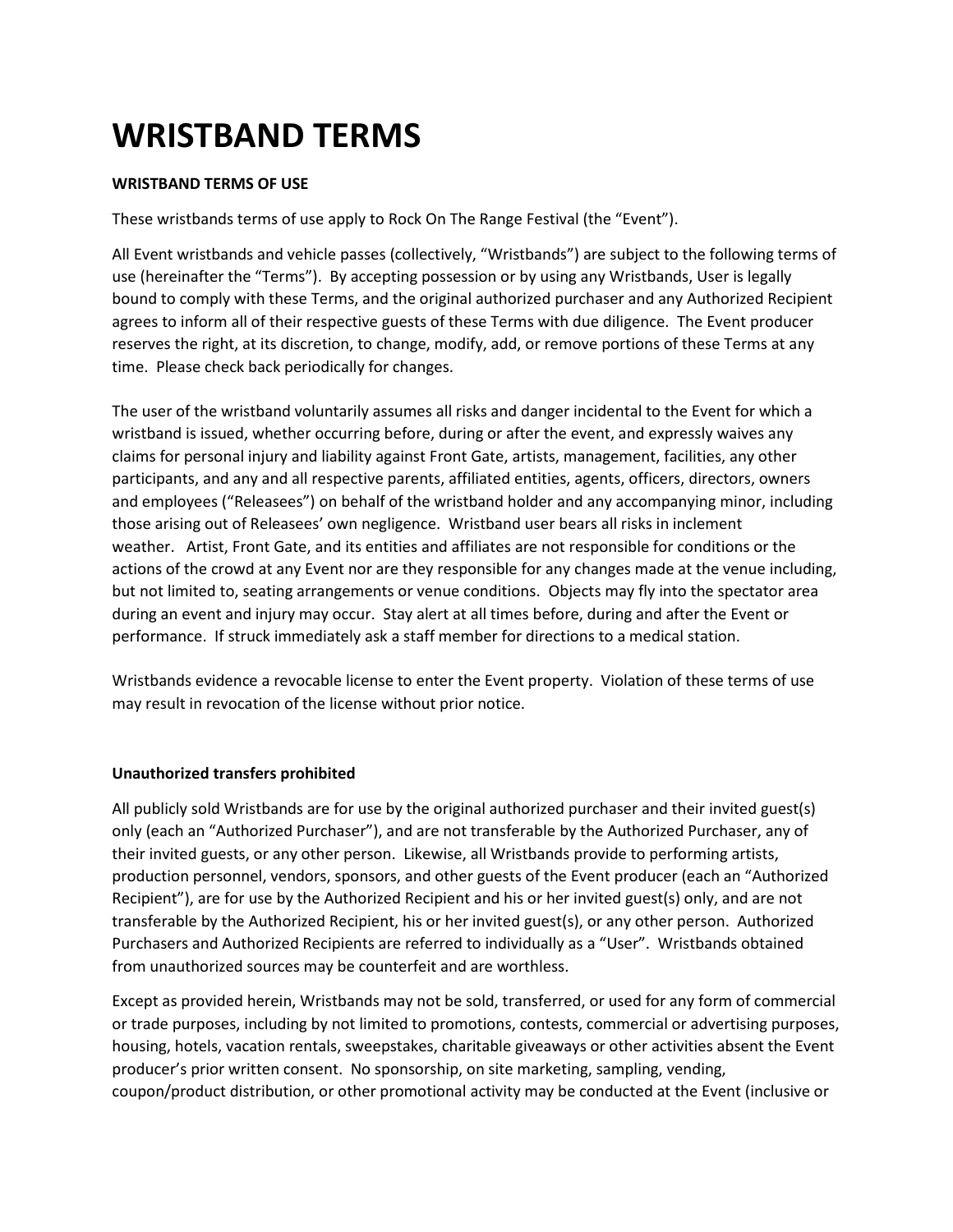parking pots), absent the Event producer's prior written approval in each instance. Any wristbands used in violation of this provision shall be deemed revoked and void, and their bearers deemed trespassers at the Event.

Resale or attempted resale of Wristbands is grounds for termination of the license and cancellation of the Wristband.

### **Authorization of User's Image and likeness**

User grants the Event producer (and its designees) the right to include the User's image, likeness, actions, and statements in any live or recorded audio, video, film, webcast, stream, or other transmission, exhibition, simulcast, or reproduction made of, or at, the Event in any medium or context for any purpose, including commercial or promotional purposes, without further authorization or otherwise.

## **Ownership and use of Event's Intellectual Property**

The Event producer owns the trademarks, imagery, name, likeness, and trade dress of the Event (collectively, the "Event Intellectual Property") and generally does not permit the use of the Event Intellectual Property by third parties. User agrees not to make sure of the Event Intellectual Property except for nominative fair use or with prior written permission from the Event Producer.

#### **No audio or video recordings**

The Event producer retains all webcast/Internet rights to the Event. Any live content, whether for Internet or otherwise, from the Event must be specifically agreed to in advance with the Event producer. No one may transmit, broadcast, or communicate any live audio or visual image from the Event site without the Event producer's prior written permission. This prohibition includes use of any service which broadcasts to the Internet (e.g., CoverItLive, Meerkat, Periscope, Qik, UStream, etc.). Even if you are a performer or a sponsor, recording broadcasting, or communicating any live audio or visual image (whether for archival, documentary, or other use) is expressly prohibited, without the prior written permission of the Event producer.

#### Audio and/or video recordings and related equipment

Without the express prior written permission of the Event producer, User may not bring any audio or video recording devices (except for personal cell phones) into the Event.

#### **Photography / photographic equipment**

User may bring personal, non-commercial, photography devices into the Event and may use these devices to obtain still photographs (collectively, "Event Photographs"). By way of example, personal,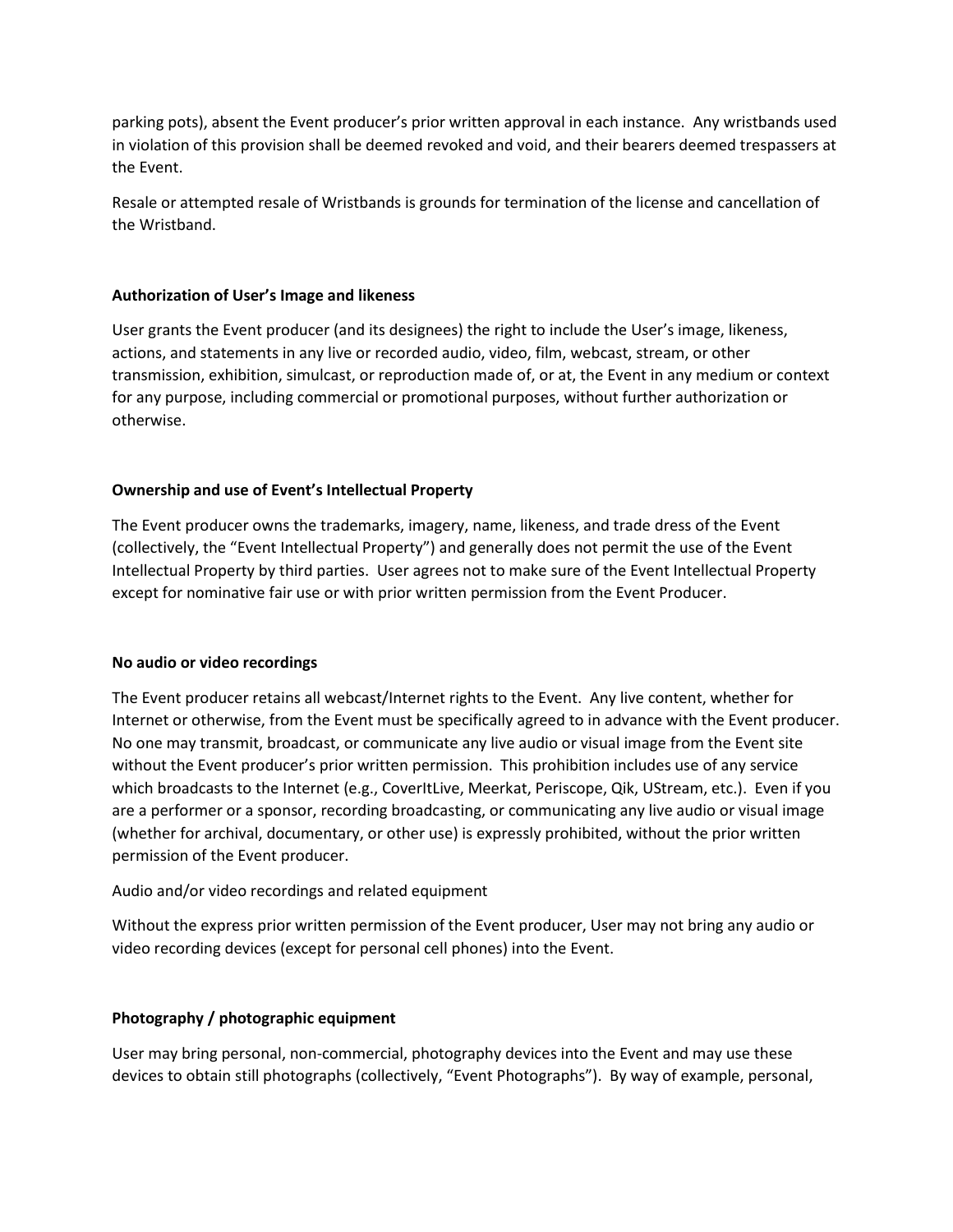non-commercial, photography devices include, but are not limited to, cell phones, small digital or film cameras (without a detachable lens).

Without the express prior written permission of the Event producer, User may not bring any of the following devices into the Event: Any photography device which is designed for, or suitable for, any commercial purpose, selfie sticks, tripods, monopods, boom arms, any device which could be used to mount or hold a photography device or could be used to extend User's reach. Event producer reserves the right, in its sole discretion, to prohibit any device it believes may be used in violation of these Terms, which it believes poses a safety risk, or which it believes may lessen the enjoyment of the Event by others.

USER MAY NOT MAKE ANY COMMERCIAL USE OF ANY EVENT PHOTOGRAPHS WITHOUT THE PRIOR WRITTEN PERMISSION OF THE EVENT PRODUCSER. By way of example, commercial use may include, but is not limited to, posting Event Photographs on a website that sells a product, or displays any ads or sponsored links; using or causing Event Photographs to appear in any publication, magazine, serial, or book; using Event Photographs to sell, sponsor, or endorse a product; or using the Event Photographs on any website that is or appears to be affiliated or associated with, or sponsored by the Event or the Event producer. Event producer reserves the right to prohibit any use of Event Photographs which it believes is in violation of the Terms. Event producer in its sole discretion may determine what constitutes a commercial use not permitted by the Terms.

User may use Event Photographs for User's own direct, noncommercial, use. Examples of direct, noncommercial use include but are not limited to, posting Event Photographs on User's own personal social media account (e.g., Facebook or Twitter) or personal website or personal photo sharing site (e.g., Flikr or Photobucket) unless the account, personal website or personal photo sharing site is affiliated or associated with a commercial use; sharing Event Photographs with User's personal friends or family (whether in electronic or physical media). Direct, noncommercial, use never involves posting of Event Photographs on any website or server, or in any other media whether electronic or physical, which sells any product or service, or features or contains any advertisements or sponsored links, or which purports or appears in any way, to be an official or affiliated website of the Event or the Event producer. Without the express prior written permission of the Event producer, User may not sell, transfer, license, sublicense, give or otherwise transfer any Event Photographs or ownership therein.

Without the express prior written permission of the Event producer, Event Photographs that contains any nudity or partial nudity may not be used for any purpose.

# **Assignment of Copyrights**

Unless otherwise expressly agreed to in writing by the Event producer, User assigns to Event producer the exclusive ownership to the User's Event Photographs and to any audio or video recordings taken at the Event by the User. Event producer may execute any assignment documents on User's behalf as necessary to perfect Event Producer's ownership, and User appoints Event producer as User's attorneyin-fact to execute any such documents for User. User further acknowledges, agrees to, and consents to Event producer registering the copyright with one or more copyright authorities, including but not limited to the United States Copyright Office, and listing the User's contribution as anonymous.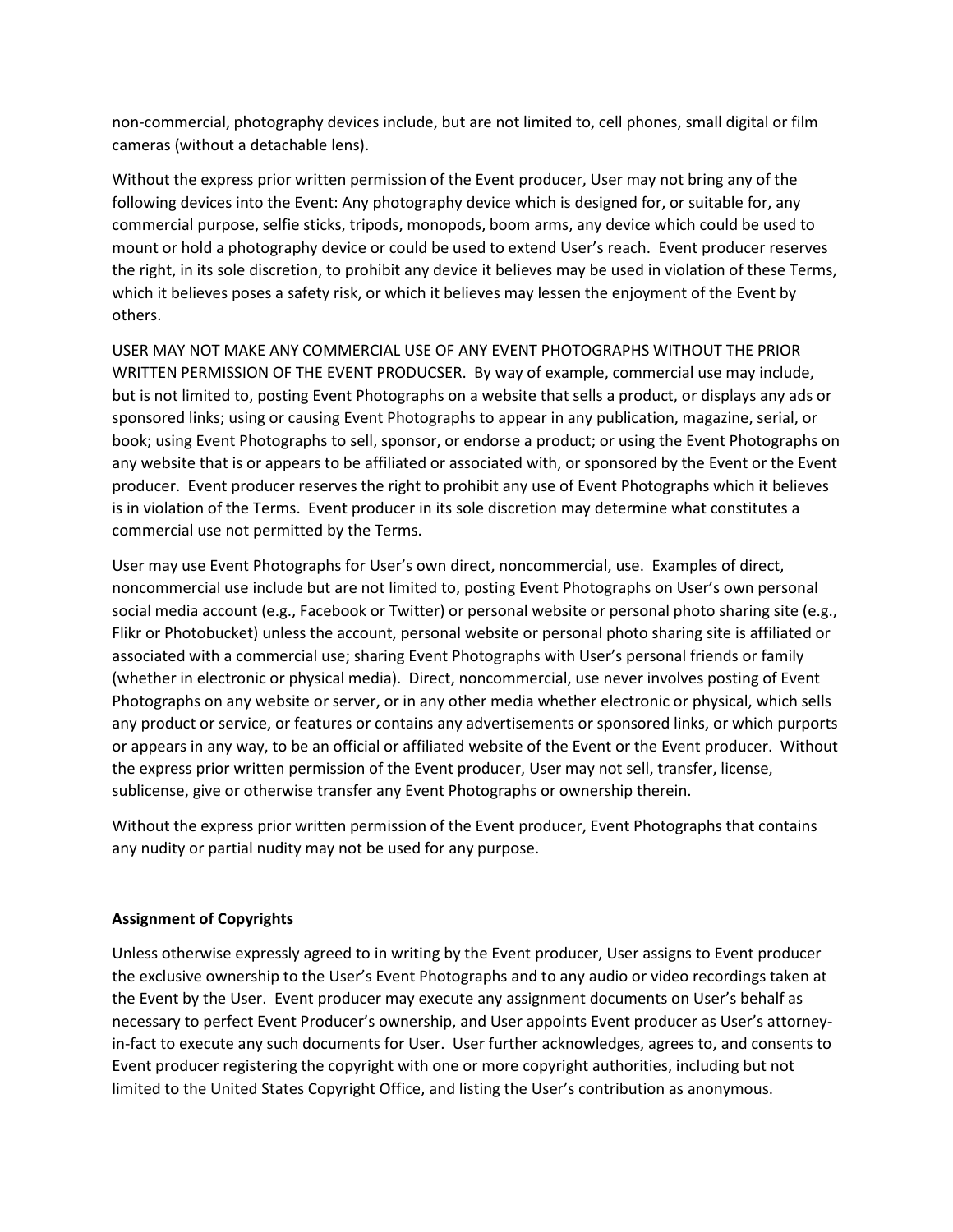Event producer, as the copyright owner, has the right, but not the obligation, and at its sole discretion, to enforce its copyright rights in any Event Photographs or audio or video recordings taken at the event not permitted by the Terms.

Event Producer assigns to User the non-exclusive right to use User's Event Photographs for User's own direct, noncommercial, use as permitted in the Terms. All other rights not assigned by Event Producer to User are retained by Event producer. Any violation of the Terms shall be grounds for Event producer to cancel the assignment to User.

#### **Artists and Set times subject to change**

Event Artists and set times are subject to change without notice

## **Medical Consent**

User consents to have medical treatment that may be deemed advisable in the event of an injury, accident, or illness during the Event and affirmatively releases the Event producer and all persons participating in such medical treatment from all responsibility for any such actions.

# **Consent to Search/refusal/ejection**

User and User's belonging may be searched upon entry into the Event, and User consents to such searches and waives any related claims that might arise against the Event producer and its agent. If User elects not to consent to such searches, User may be denied entry into the Event.

# **Additional Prohibited Items**

In addition to those items prohibited elsewhere in these Terms, without the express prior written permission of the Event producer, User may not bring any of the following items into the Event (or cause any of items to enter the event): glass containers, knives, explosives, sling shots, weapons or firearms of any kind, instruments, colors or patches, drones or remote controlled toys, chains or chain wallets, umbrellas, back packs or duffle bags, camel packs or bota bags, drugs or drug paraphernalia, folding chairs/lawn chairs, hula hoops, outside food/beverage (with exception of sealed water bottle), powdered substances, coolers, metal or glass bottles or cups, pets (with the exception of service animals), and other items as designated by Event producer. Event producer reserves the right to refuse admission to or eject any person, at Event producer's sole discretion, whose conduct is disorderly, disruptive, or who fails to follow the Event's rules or directions, or whose language is vulgar and abusive.

# **Other rights / restrictions**

No sponsorship, on site marketing, sampling, vending, coupon/product distribution, or other promotional/advertising activity may be conducted at the Event (inclusive of parking lots), absent the Event producer's prior written approval in each instance.